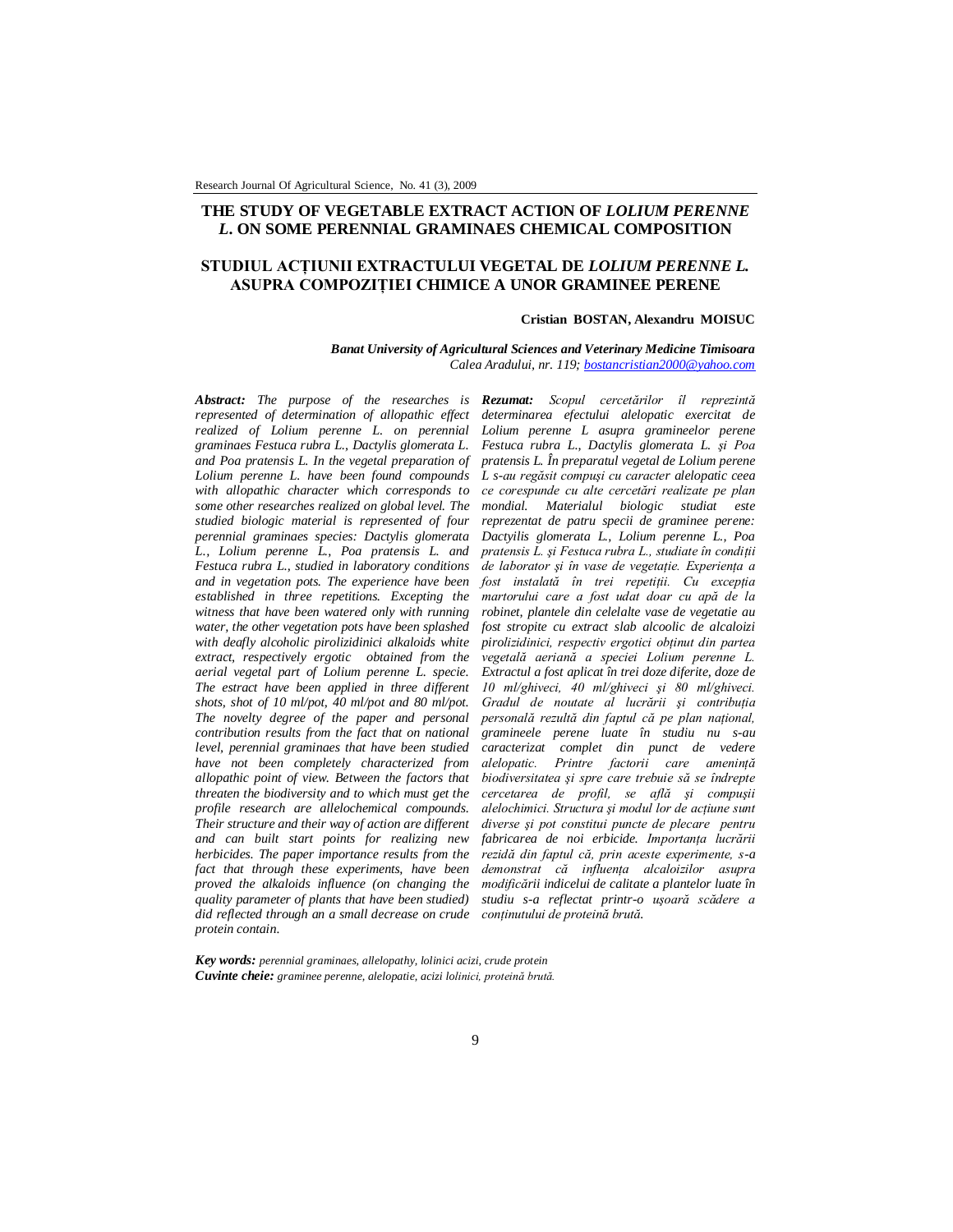#### **INTRODUCTION**

The allelopathy attracts many researchers from various disciplinary branches and from all around the world, which proves that this field of science must be studied through an interdisciplinary approach.

Both the similar chemical composition and the coexistence of different plant species can be strongly affected by interactions between them (INDERJIT AND CALLAWAY, 2003).

The existence of inhibition areas around perennial graminaes (*Festuca rubra L., Lolium perenne L., Poa pratensis L. and Dactylis glomerata L.)* and the decreasing of the diversity of the plants' species that are composing the meadows, and also the changes that are suffered by the composition of the soil from these habitats are suggesting the involvement of some chemical compounds.

The main target processes for the allelopathic substances are: cell division, permeability and stability of the membranes, production and balance of vegetal hormones, protein production, photosynthesis and respiration (RIZVI ET AL. 1992; FERGUSON ET AL. 2003*)*. These effects that are slowing and even stopping some fundamental processes for plants, entail competitiveness and , at the same time , superiority to the allelopathic plant even if it has limited access to nutritional resources.

Chemical studies conducted on perennial graminaes and not only, have showed that the substances that are causing the apparition of allelopathy are secondary metabolites of vegetal origin that are a part of the classes of alkaloids, isoprenoids, flavonoids, phenols, terpenoids and glucosinolates.

 These substances are virtually present in all plant tissues, but in practice they are concentrated in leaves, roots and vegetal remains. (BOUTON, 2005)

It is important to identify the classes of allelopathic compounds and also the concentrations respectively the mechanisms by which they reach the environment, so that we can form a general view of their function as precise as possible.

Recent researches (CASTELLS ET AL. 2004; INDERJIT AND WEINER, 2001) suggest that allelopathic substances can indirectly intermediate the chemical interactions between plants due to change of soil composition.

The pyrrolizidine alkaloids (lolines) are toxic products that are found in plants like: *Lolium perenne L., Festuca rubra L. Dacyilis glomerata L. and Poa pratensis L.* The main representatives of this class of chemical compounds, N-formylloline respectively Nacetylloline have allelopathic properties such as germination inhibition at mono and dicotyledonous seed (DAVIES ET AL. 1993; LATCH&TAPPER, 1988). When these alkaloids are found in sufficiently high concentrations, they induce negative effects on the development of plants that are grown in symbiosis with the perennial plants (PÉREZ ET AL. 1991, TSANUO ET AL. 2003, FERGUSON ET AL, 2003).

### **MATERIAL AND METHODS**

The studied biological material is represented by four species of perennial graminaes: *Dactyilis glomerata L., Lolium perenne L., Poa pratensis L. and Festuca rubra L*., studied under laboratory conditions and in vegetation pots.

The experience has been installed in three repetitions. Excepting the control who was watered only with tap water, the plants from the other vegetation vases were sprayed with low alcoholic extract of pyrrolizidine alkaloids, respectively ergotics obtained from the aerial part of the *Lolium perenne* L. The extract was applied in three different doses, doses of 10 ml/pot, 40 ml/ pot and 80 ml/pot.

The determination of the ergovaline respectively lolinic alkaloids content in the vegetal extract was determined by chromatographic analysis.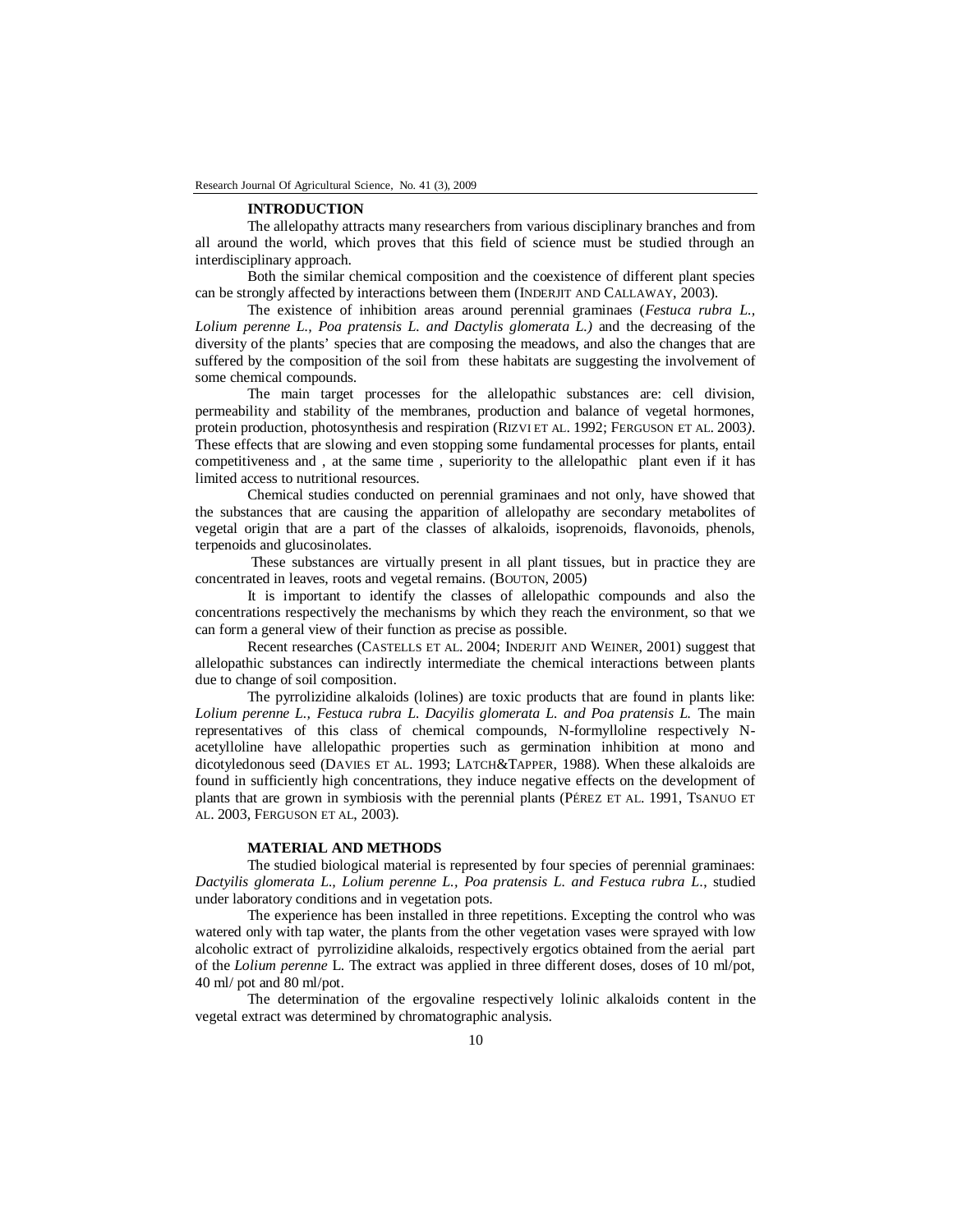### **RESULTS AND DISSCUSION**

Analyzing the experimental data presented in Tables 1,2 and 3 it can be observed that spraying plants with *Lolium perenne L.* extract leads to changes in their chemical composition, changes that vary with the applied dose.

The concentration values of NFL (N-formylloline), NAL (N-acetylloline) and EGV (ergovaline) increase by the increasing of the dose of extract.

 At *Festuca rubra L*., the NFL increased regardless of the applied dose. Thus, the dose of 10 ml increases it by 1  $\mu$ g/g, the dose of 40 ml increases it by 1.02  $\mu$ g/g and 80 ml by 1.03 µg/g. The same happens with NAL, N-acetylloline which increases by the increasing of the applied dose, thus the application of the first dose of extract leads to an increase of 1  $\mu$ g/g, at a dose of 40 ml/pot the growth is 1.02, and at 80 ml/pot of 1.03  $\mu$ g/g. Same trend of increased concentrations of NFL and NAL is also observed at the other studied perennial graminaes that were sprayed with the three different doses of extract.

In what concerns the other alkaloid, the ergovaline, it has a tendency to accumulate only at *Dactylis glomerata L.* at a dose of 80ml/pot. If EGV (ergovaline) is absent in *Dactylis glomerata L.* plants used as controls in the other variants it is observed an increase of 0.070 µg/g. This EGV accumulation can be explained by taking into account the higher polarity of the ergovaline molecule as compared with that of N-acetylloline.

The application of some doses of *Lolium perenne L.* extract caused a slight decrease in crude protein content; the decrease of crude protein is most evident in plants that were sprayed with a dose of 80 ml/pot. For example at *Festuca rubra L.* by applying a dose of 80 ml/pot the crude protein decreases by 1.04 times. A decrease in crude protein is also recorded at *Dactylis glomerata L.* when sprayed with a higher dose in an amount of 80 ml/pot. Thus, the crude protein content at the treated *Dactylis glomerata L.*, is reduced 1.1 times as compared to the *Dactylis glomerata L* control. Treated *Poa pratensis L.* shows a decrease in crude protein by 1.02 times as compared to the control. A decrease in crude protein is also observed at the other doses of 10 and 40 ml/pot. There is only one exception, in the case of *Poa pratensis L*., that when it was sprayed with a 10 ml dose, registered a slight increase in crude protein.

The same trend is also evident in the case of the NDF (neutral detergent fiber) and ADF (acid detergent fiber) variations, except for *Festuca rubra L.* which registered an increase of the acid detergent fiber (ADF) percentage when sprayed with *Lolium perenne L.* extracts.

*Table 1.*

| The chemical composition of the control plants |                |          |       |       |                        |                        |                        |  |
|------------------------------------------------|----------------|----------|-------|-------|------------------------|------------------------|------------------------|--|
| Specia                                         | Cenusa<br>$\%$ | CP.<br>% | NDF % | ADF % | NFL<br>$\frac{u g}{g}$ | NAL<br>$\frac{u g}{g}$ | EGV<br>$\frac{u g}{g}$ |  |
| Festuca rubra L.                               | 11.37          | 17.98    | 70.78 | 28.45 | 1550                   | 771                    | 0.129                  |  |
| Lolium perenne L.                              | 11.10          | 17.78    | 69.35 | 29.75 | 541                    | 127                    | 0.071                  |  |
| Dactylis<br>glomerata L.                       | 10.80          | 18.78    | 74.89 | 31.45 | 0.090                  | 0.050                  | ned                    |  |
| Poa pratensis L.                               | 10.12          | 16.45    | 73.09 | 31.56 | 0,045                  | 0,015                  | ned                    |  |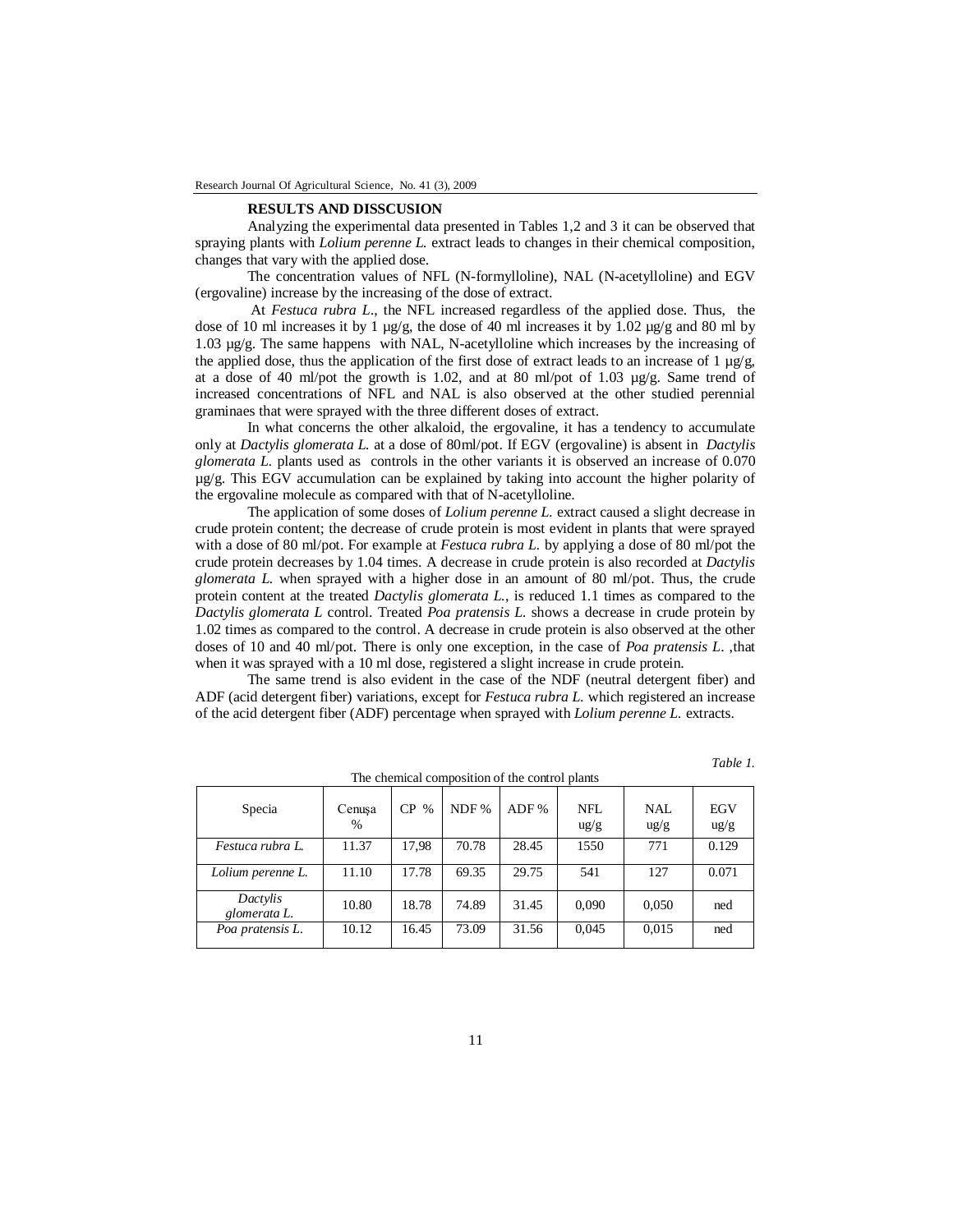Research Journal Of Agricultural Science, No. 41 (3), 2009



Figure 1. Graphic representation of the chemical composition of the control plants

*Table 2.*

The chemical composition of the plants after spraying them with *Lolium perenne L.* extract in a dose of 10ml/pot

| Specia             | Cenusa        | CP %  | NDF % | ADF % | NFL             | <b>NAL</b>      | EGV             |
|--------------------|---------------|-------|-------|-------|-----------------|-----------------|-----------------|
|                    | $\frac{0}{0}$ |       |       |       |                 |                 |                 |
|                    |               |       |       |       | $\frac{u g}{g}$ | $\frac{u g}{g}$ | $\frac{u g}{g}$ |
| Festuca rubra L.   | 11.25         | 17.72 | 70.11 | 37.82 | 1563            | 775             | 0.129           |
| Dactylis glomerata | 10.74         | 18.27 | 74.05 | 29.12 | 0.090           | 0.050           | ned             |
| Poa pratensis L.   | 9.77          | 16.71 | 71.88 | 31.49 | 0.045           | 0.015           | ned             |



Figure 2. Graphic representation of the chemical composition of the plants after spraying them with *Lolium perene L.* extract in a dose of 10ml/pot

*Table 3.* 

The chemical composition of the plants after spraying them with *Lolium perenne L.* extract in a dose of 40ml/pot

| $\mu$ a dose of $\tau$ om bot |               |       |       |       |                 |                 |                 |
|-------------------------------|---------------|-------|-------|-------|-----------------|-----------------|-----------------|
| Specia                        | Cenusa        | CP %  | NDF % | ADF   | NFL             | NAL             | <b>EGV</b>      |
|                               | $\frac{0}{0}$ |       |       | $\%$  | $\frac{u g}{g}$ | $\frac{u g}{g}$ | $\frac{u g}{g}$ |
| Festuca rubra L.              | 11.85         | 17.48 | 69.21 | 37.52 | 1580            | 780             | 0.128           |
| Dactilis glomerata            | 10.54         | 17.88 | 73.24 | 28.87 | 0.123           | 0,081           | ned             |
|                               |               |       |       |       |                 |                 |                 |
| Poa pratensis L.              | 10.11         | 16.42 | 71.16 | 30.78 | 0.075           | 0.021           | ned             |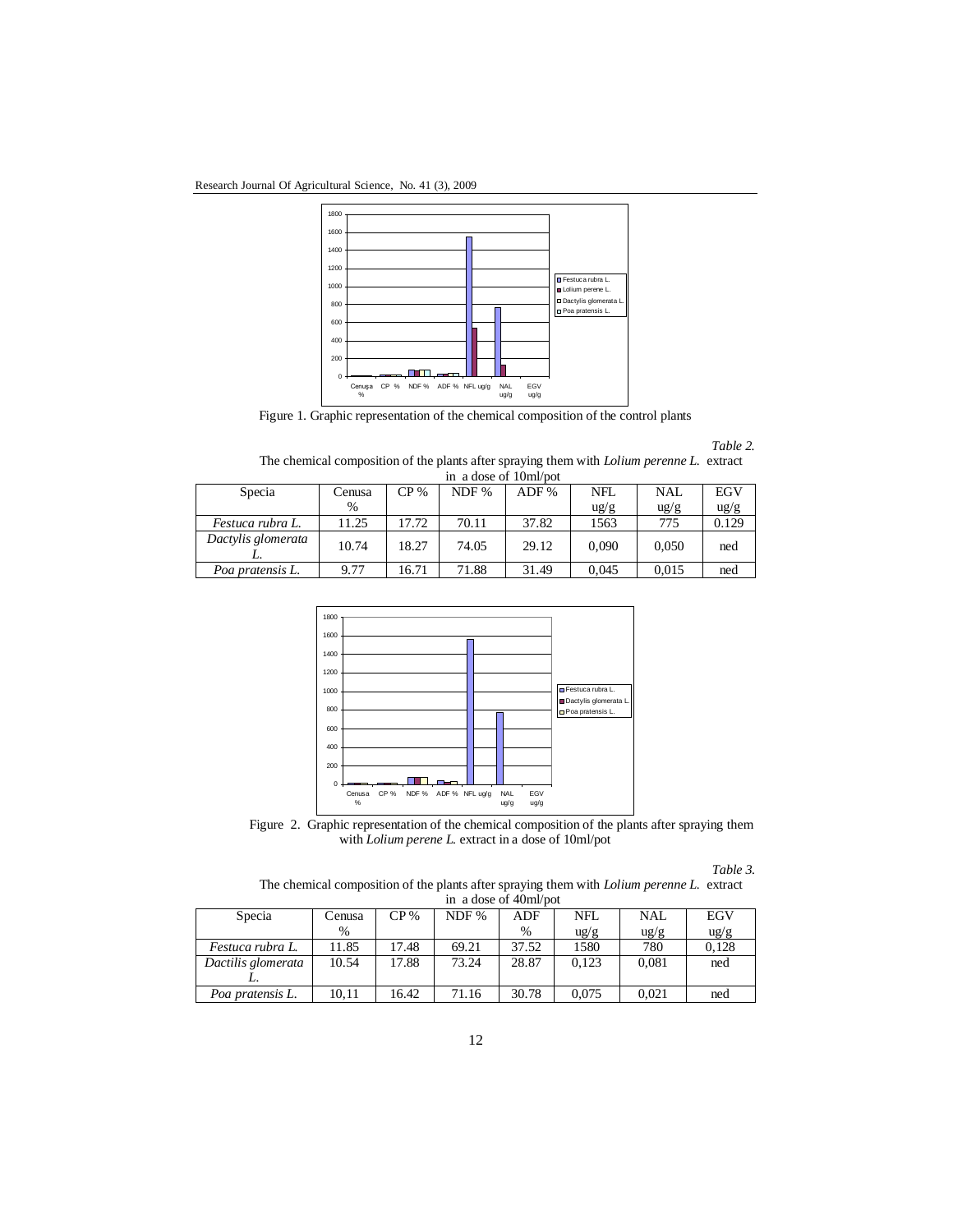Research Journal Of Agricultural Science, No. 41 (3), 2009



Figure 3. Graphic representation of the chemical composition of the plants after spraying them with *Lolium perene L.* extract in a dose of 40ml/pot

*Table 4.* 

The chemical composition of the plants after spraying them with *Lolium perenne L.* extract in a dose of 80ml/pot

| Specia             | Cenusa        | $CP\%$ | NDF % | ADF           | NFL             | <b>NAL</b>      | EGV $\frac{u}{g}$ |
|--------------------|---------------|--------|-------|---------------|-----------------|-----------------|-------------------|
|                    | $\frac{0}{0}$ |        |       | $\frac{0}{0}$ | $\frac{u g}{g}$ | $\frac{u g}{g}$ |                   |
| Festuca rubra L.   | 11.75         | 17.24  | 68.78 | 36.95         | 1600            | 790             | 0.128             |
| Dacyilis glomerata | 10.27         | 17.03  | 72.35 | 27.45         | 0.187           | 0.121           | 0,070             |
|                    |               |        |       |               |                 |                 |                   |
| Poa pratensis L.   | 10.07         | 16.05  | 69.21 | 28.25         | 0.128           | 0.035           | ned               |





### **CONCLUSIONS**

1. In the *Lolium perenne L.* extract allelopathic compounds were found, corresponding to other research conducted worldwide

2. From the many alkaloids which are known in the literature, the following have been identified: